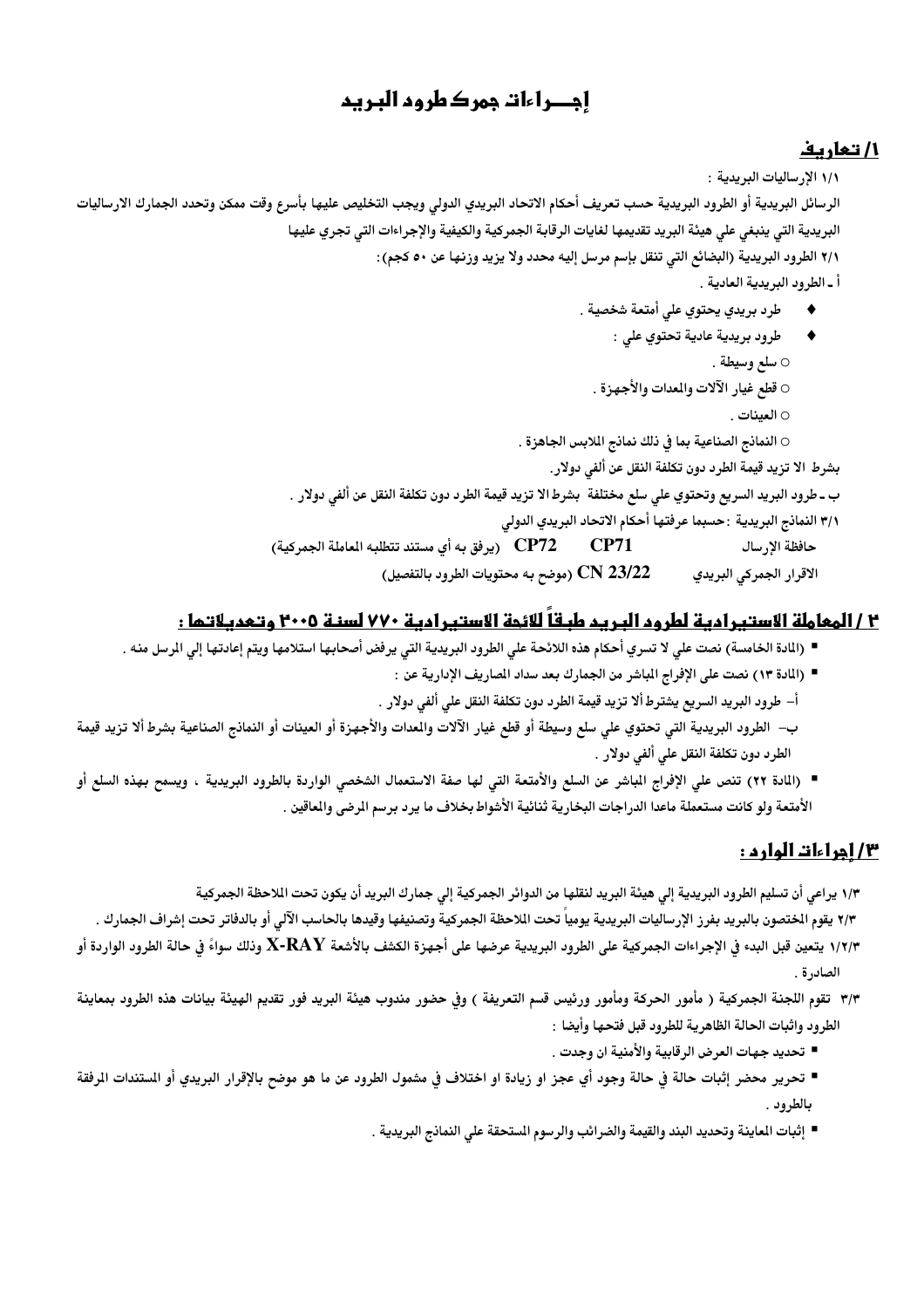#### <u>مع ملاحظة</u> :

- أ. أن تتم الاجراءات الجمركية من معاينة وتحديد البند والقيمة وقيمة الضرائب والرسوم الستحقة بموجب الإقرار الجمركي C N ٢٢/٢٣ ولا يجوز تقديم إقرارات جمركية على نمونج البضائع عن الطرود البريدية إلا فى الحالات النصوص عليها ، كما لا يجوز استدعاء أصحاب الطرود البريدية لناقشة القيمة ويتم التقييم طبقاً لاتفاقية تنفيذ أحكام المادة السابعة الخباصة بالقيمة للأغراض الجمركية الصادرة عن منظمة التجارة العالية وفى حالة التظلم تتبع الإجراءات الخاصة بذلك .
- ب. تتم الاجراءات الجمركية تحت كافة النظم الجمركية بجمارك طرود البريد لسرعة الافراج عن هذه الطرود كما يسمح باستيراد الطرود البريدية تحت كافة النظم الجمركية ولجمارك طرود البريد الاستعانة بمأموري التعريفة التخصصين في حالات الضرورة .
- ج. تكون مصلحة البريد مسئولة عن سلامة مشمول الطرود التى تسلّم لها وفق ما يثبت من تفاصيل فى محضر الجرد أو الاستمارة حسب الأحوال ولا يجوز تجميع الطرود في نموذج أو بيان جمركي واحد لذات التعامل .
- د. تلتزم مصلحة البريد بتقديم الإرساليات البريدية لصلحة الجمارك بالستندات الواردة معها خاصة الفواتير ولا يجوز لها نزع أي مستند أو فتح الطرود إلا في حضور الجمارك .
- ٤/٣ بعد الانتهاء من الاجراءات الجمركية ( الماينة والتثمين ) وقيام هيئة البريد باستيفاء موافقة الجهات الرقابية والأمنية ( ان وجدت) يقوم مدير التعريفة بالتوقيع على النمونج البريدي ويكون ذلك بمثابة الإفراج الجمركي عن هذه الطرود .
- ٣/ ٥ ترسل هيئة البريد للجمرك كشف تفريغ أو النمونج (١٥ طرود) بالطرود التى تم الإفراج عنها مرفقاً به نمونج الإقرار حيث يقوم الجمرك بقيدها في دفتر او بالحاسب الآلي ببيانات الطرود والضرائب والرسوم الستحقة وأرقام النموذج (١٥ طرود) وإرساله مرفقا به النمانج البريدية إلى إدارة حفظ الستندات .
	- ٦/٣ تقوم هيئة البريد بتوريد الضرائب والرسوم المستحقة الى الجمرك طبقاً للاتفاق البرم بين الجمارك وهيئة البريد .
	- ٧/٣ تقوم حسابات جمرك طرود البريد بتقفيل قيودات طرود البريد فى الإدراج الآلى او دفتر قيد الطرود البريدية برقم القسيمة
- ٨/٣ في حالة تظلم صاحب الشأن من الضرائب والرسوم الستحقة وفي حالة وجود الطرود بمكاتب البريد الفرعية يقدم لجمرك طرود البريد الختص تظلم مرفقا بـه المتندات الؤيدة حيث يؤشر مدير الجمرك باستدعاء الطرد الى الركز الرئيسى وتشكل لجنة لإعادة النظر وفى حالة تخفيض الضرائب والرسوم الستحقة تخطر هيئة البريد بالضرائب والرسوم الستحقة بعد تعديلها ، وفى حالة عدم تعديل فى الضرائب والرسوم يوضح لصاحب الشأن قرار اللجنة تفصيلاً. ٩/٣ الحالات التي يحرر عنها إقرارات جمركية بدلا من النمانج البريدية :
	- ١. الطرود البريدية التي يفرج عنها بنظام جمركي خاص مثل الترانزيت والإعفاءات والإفراج المؤقت .
		- ٢. الاستيراد للاتجار في الحالات الآتية :
	- طرود البريد السريع التي تجاوز قيمة الطرد ٢٠٠٠\$ ( الفي دولار ) بخلاف تكلفة النقل .
- طرود البريد العادي والتي تخرج عن كونها للاستخدام الشخصي او الخاص او التي لا تتوافر فيها صفة السلع الوسيطة وقطع غيار الالات والمدات والأجهزة او العينات او النمانج الصناعية .
	- ملحوظة : في حالة ورود الطرود البريدية بدون النموذج البريدي يحرر هذا النموذج بمعرفة جمرك طرود البريد .
		- ١٠/٣ لا تعرض الحالات الآتية عند ورودها على الجمارك :
			- أ. بطاقات وخطابات تتضمن رسائل شخصية فقط .
				- ب. نشرات للمكفوفين .
		- ج. ﴿ أُوراقِ مطبوعة غير خاضعة للضرائب والرسوم الجمركية .

#### <u>٤/ أجراءات العادر :</u>

١/٤ إحكام عامة :

تعرض الإرساليات البريدية الصادرة على الجمارك في الحالات الآتية :

- أ. اذا كانت تحتوي على بضائع يلزم الحصول على أي موافقات لتصديرها
- ب. اذا كانت تحتوي علي بضائع تخضع لقيود أو حظر تصدير او تتطلب رسوماً أو ضرائب عند التصدير .
	- ج. اذا كانت تحتوي على كميات تجارية .
	- هـ. الطرود التي تخضع للفحص على أساس الانتقاء العشوائي .
- ٢/٤ يسمح بتصدير البضائع في إرساليات بريدية تحت أي نظام جمركي ( نهائي ـ مؤقت ـ إعادة تصدير ) .
- ٣/٤ حينما تكون العلومات الدونة في النماذج البريدية CN ٢٣، ٢٢ والوثائق الرفقة بها كافية للأغراض الجمركية يجب قبول هذه النماذج كتصريح جمركي باستثناء الحالات الموضحة عاليه .
	- ٤/٤ إجراءات طرود الصادر: